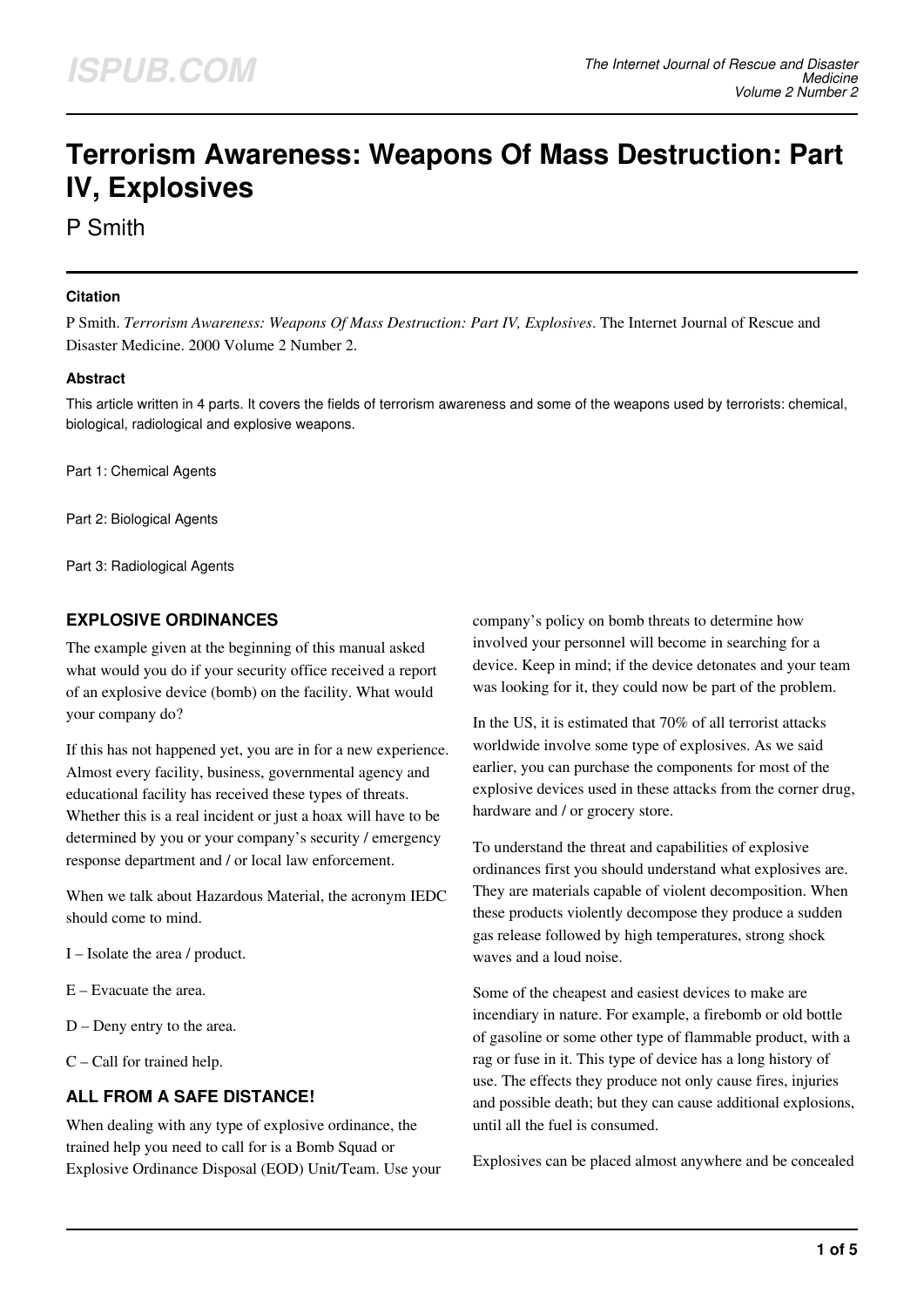in almost any type of package. Some different types of packages used are automobiles, trucks, pipes, book bags, suitcases, briefcases, shoebox, an envelope, etc. Bombers are limited only by their imagination. Some of these devices can carry large amounts while others carry only small amounts. It depends on the amount of harm or damage they want to produce.

The safety of everyone, ERP's, employees and the community is important. If a threat is received, treat it like there may be a device. If any strange or out of place item(s) are discovered, no matter how large or small, treat it with respect. Time, Distance and Shielding is one place to start. The North American Emergency Response Guidebook (NAERG) is another great place to start.

For public safety measures it recommends isolating the area for at least 3,000 feet in all directions. Further, it recommends not using any type of radio or cell phone within 300 to 400 feet of the suspected or confirmed device. Most emergency responders should stage at least 1,000 feet away.

If there has been some type of detonation, confirm the safety of the area personnel. Yours, or the civilians in the area. Evacuate any victims, remembering some simple principles. Life over limb is the most important. If one device has detonating, expect a secondary device. The term secondary device is given to those devices designed to hurt or kill us, the emergency responders. There have been numerous cases in the last few years of devices being placed where the emergency responders would be staging or setting up their command post. Always remember; if you have found one possible device, there could be a second. Search everywhere and everything.

When searching for secondary devices after a detonation or searching for the first device, take someone from the area or facility. This person will know what is out of place or if something is unusual. Always search around the staging, command post, medical treatment or other areas where ERP, media or civilians are located. Look up, look down, and look all around when searching. Usually start at least 100 feet from the first device. Remember that this is now a crime scene and that local, state, and possible federal agencies will be getting involved. Do not touch, move or cover any device or possible device.

The only good thing that can be said is 90 % of all bomb threats are threats, a hoax. The other small percentage, the bomber is just wanting more victims. How do we know

when it's a hoax or when it's the real thing? Look at the Olympic Park Bombing, a few minutes after 911 received a garbled call, the bomb detonated. You just never know.

In the appendix you will find a phone report for bomb threats. This will help whoever receives the threat to get good information. A bomb threat caller identification worksheet will help you and the law enforcement agency in your area investigate the threat and possibly lead to an arrest of the caller.

# **RESOURCES**

- United States Department of Justice
- Center for Domestic Preparedness
- Office of Justice Programs Manuals
- United States Department of Transportation (DOT)
- United States Environmental Protection Agency (EPA)
- State of Alabama
- Emergency Management Agency
- Anti-Terrorism
- Personal Security Planning Guide
- (Alabama Dept of Public Safety)
- (Alabama National Guard)
- (Georgia Emergency Management)
- (The Federal Bureau of Investigations)
- (The Federal Emergency Management Agency)
- Alabama Department of Environmental Management (ADEM)
- The National Fire Academy
- Emergency Response to Terrorism
- The Mobile Alabama Fire-Rescue Department
- Chemical, Biological and Radiological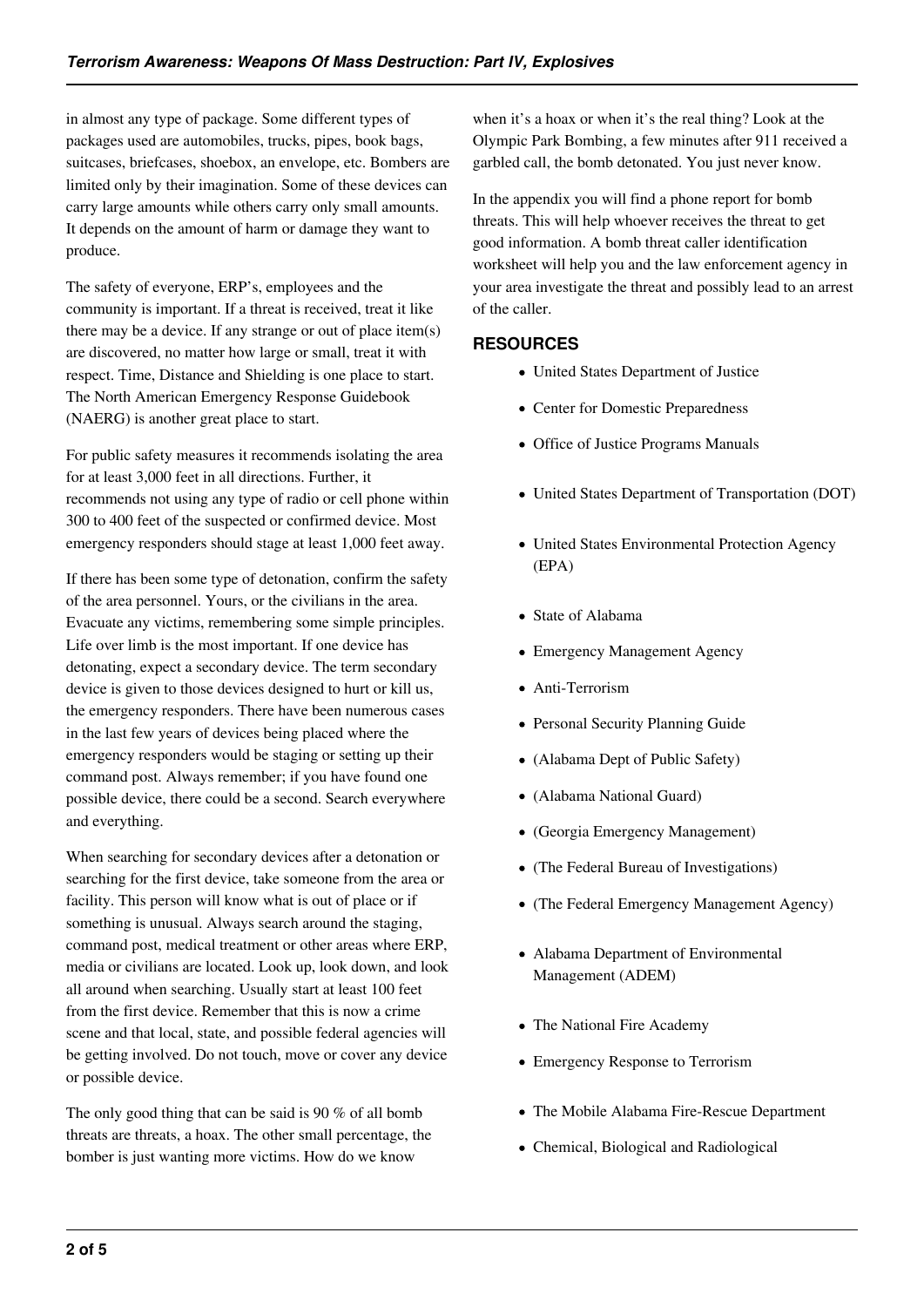- Incident Response Guide
- The History Channel Special Reports and Documentaries
- Journal of American Medical Association August 1997
- Southern Poverty Law Center (SPLC)
- Militia Task Force

#### **APPENDIX 1**

### **PHONE REPORT FOR BOMB THREATS**

\_\_\_\_\_\_\_\_\_\_\_\_\_\_\_\_\_\_\_\_\_\_\_\_\_\_\_\_\_\_\_\_\_\_\_\_\_\_\_\_\_\_\_\_\_\_\_\_

\_\_\_\_\_\_\_\_\_\_\_\_\_\_\_\_\_\_\_\_\_\_\_\_\_\_\_\_\_\_\_\_\_\_\_\_\_\_\_\_\_\_\_\_\_\_\_\_

\_\_\_\_\_\_\_\_\_\_\_\_\_\_\_\_\_\_\_\_\_\_\_\_\_\_\_\_\_\_\_\_\_\_\_\_\_\_\_\_\_\_\_\_\_\_\_\_

\_\_\_\_\_\_\_\_\_\_\_\_\_\_\_\_\_\_\_\_\_\_\_\_\_\_\_\_\_\_\_\_\_\_\_\_\_\_\_\_\_\_\_\_\_\_\_\_

\_\_\_\_\_\_\_\_\_\_\_\_\_\_\_\_\_\_\_\_\_\_\_\_\_\_\_\_\_\_\_\_\_\_\_\_\_\_\_\_\_\_\_\_\_\_\_\_

\_\_\_\_\_\_\_\_\_\_\_\_\_\_\_\_\_\_\_\_\_\_\_\_\_\_\_\_\_\_\_\_\_\_\_\_\_\_\_\_\_\_\_\_\_\_\_\_

\_\_\_\_\_\_\_\_\_\_\_\_\_\_\_\_\_\_\_\_\_\_\_\_\_\_\_\_\_\_\_\_\_\_\_\_\_\_\_\_\_\_\_\_\_\_\_\_

\_\_\_\_\_\_\_\_\_\_\_\_\_\_\_\_\_\_\_\_\_\_\_\_\_\_\_\_\_\_\_\_\_\_\_\_\_\_\_\_\_\_\_\_\_\_\_\_

\_\_\_\_\_\_\_\_\_\_\_\_\_\_\_\_\_\_\_\_\_\_\_\_\_\_\_\_\_\_\_\_\_\_\_\_\_\_\_\_\_\_\_\_\_\_\_\_

\_\_\_\_\_\_\_\_\_\_\_\_\_\_\_\_\_\_\_\_\_\_\_\_\_\_\_\_\_\_\_\_\_\_\_\_\_\_\_\_\_\_\_\_\_\_\_

Date and Time:

What did the caller say?

\_\_\_\_\_\_\_\_\_\_\_\_\_\_\_\_\_\_\_\_

\_\_\_\_\_\_\_\_\_\_\_\_\_\_\_\_\_\_\_\_

\_\_\_\_\_\_\_\_\_\_\_\_\_\_\_\_\_\_\_\_

\_\_\_\_\_\_\_\_\_\_\_\_\_\_\_\_\_\_\_\_

Location of the device (bomb):

Description of the package or device (bomb):

When will it explode?

\_\_\_\_\_\_\_\_\_\_\_\_\_\_\_\_\_\_\_

\_\_\_\_\_\_\_\_

 $\overline{\phantom{a}}$ 

What will cause it to explode?

\_\_\_\_\_\_\_\_\_\_\_\_\_\_\_\_\_\_\_\_

\_\_\_\_\_\_\_\_\_\_\_\_\_\_\_\_\_\_\_\_

Can it be deactivated? Yes / No If so How?

Why was it placed there?

 $\overline{\phantom{a}}$ 

 $\overline{\phantom{a}}$ 

 $\overline{\phantom{a}}$ 

Did you place it there? Yes / No Why?

\_\_\_\_\_\_\_\_\_\_\_\_\_\_\_\_\_\_\_\_\_\_\_\_\_\_\_\_\_

**APPENDIX 2**

## **BOMB THREAT CALLER IDENTIFICATION WORKSHEET**

\_\_\_\_\_\_\_\_\_\_\_\_\_\_\_\_\_\_\_\_\_\_\_\_\_\_\_\_\_\_\_\_\_\_\_\_\_\_\_\_\_\_\_\_\_\_\_

\_\_\_\_\_\_\_\_\_\_\_\_\_\_\_\_\_\_\_\_\_\_\_\_\_\_\_\_\_\_\_\_\_\_\_\_\_\_\_\_\_\_\_\_\_\_\_\_

\_\_\_\_\_\_\_\_\_\_\_\_\_\_\_\_\_\_\_\_\_\_\_\_\_\_\_\_\_\_\_\_\_\_\_\_\_\_\_\_\_\_\_\_\_\_\_\_

\_\_\_\_\_\_\_\_\_\_\_\_\_\_\_\_\_\_\_\_\_\_\_\_\_\_\_\_\_\_\_\_\_\_\_\_\_\_\_\_\_\_\_\_\_\_\_\_

\_\_\_\_\_\_\_\_\_\_\_\_\_\_\_\_\_\_\_\_\_\_\_\_\_\_\_\_\_\_\_\_\_\_\_\_\_\_\_\_\_\_\_\_\_\_\_\_

Did the caller identify him or herself or group? Yes No

Name:

Sex of caller: Male Female Age (approximately how old): Adult Child

Origin of Call: Local Long Distance Internal

#### **Figure 1**

Callers Voice

| Loud       | Soft     | Fast      | Slow       |
|------------|----------|-----------|------------|
| Deep       | Squeaky  | Distant   | Distorted  |
| Sincere    | Raspy    | Stressed  | Stutter    |
| Nasal      | Drunken  | Slurred   | Lisp       |
| Disguised  | Crying   | Broken    | Calm       |
| Irrational | Rational | Angry     | Incoherent |
| Excited    | Laughing | Righteous | Accent     |
| Scared     | Hesitant | Unsure    | Confident  |

#### **Figure 2**

#### Background Noises

| Voices  | Trains | Airplanes | Street Traffic      |  |
|---------|--------|-----------|---------------------|--|
| Animals | Party  | Quiet     | Factory<br>Machines |  |
| Music   | Horns  | Bells     | Office<br>Machines  |  |
| Other:  |        |           |                     |  |

#### Familiarity:

Did the caller sound familiar? Yes No If so how?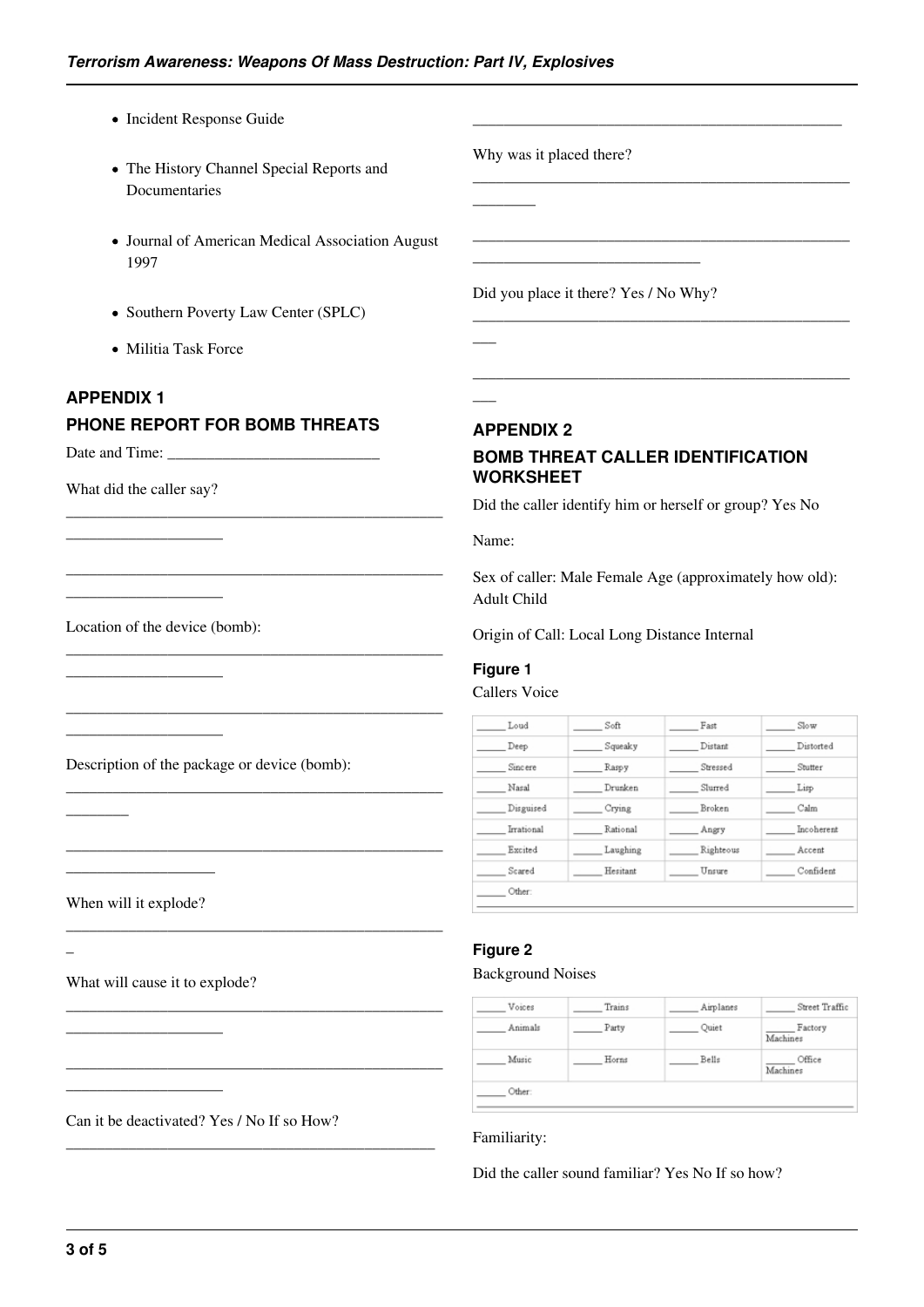|                                                                                                                    | Name and title of person receiving the call:                                                                                        |
|--------------------------------------------------------------------------------------------------------------------|-------------------------------------------------------------------------------------------------------------------------------------|
| Did the caller appear to be familiar with the facility or<br>location the device or bomb was supposed to have been | Telephone number the call was received on:                                                                                          |
| placed? Yes No If so how?                                                                                          | Extension:                                                                                                                          |
|                                                                                                                    | Immediately after the call, report the threat to Security, The<br>Senior Facility Manager, Local Police and Fire (if<br>applicable) |
|                                                                                                                    | <b>References</b>                                                                                                                   |